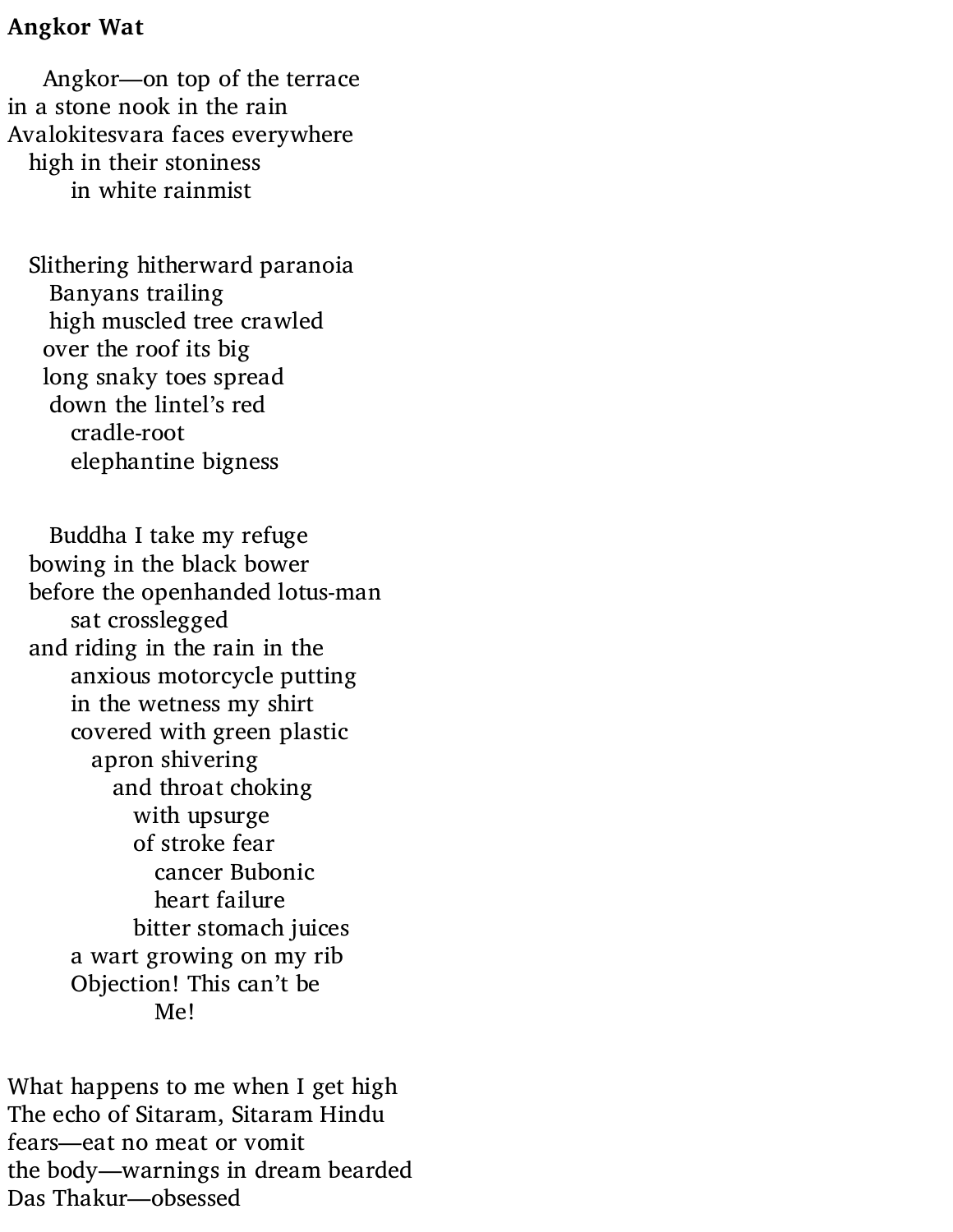with meat, smoking, ganja sex, cannibal spies, Propagation of this Skin, thin vegetable soups, they was all Chinese eating pigs, was seven slanteyes watching me drink tea till I saluted the Buddha-baby in the cloth flowered pram sucking its chubby plum Music from Walt Disney hearts and roses sweet violins yellow skins landing on the green vegetable planet seven children with identical haircuts very polite, saluting clasped hand bow the Fear ordering peas in the French restaurant, with whole garlic bread cheese and coffee hot and a b a n a n a to finish the bill on the table pink p o n k of the rain on the roof tin below my shuttered window in the neon light a Hotel clean tiled room

U

n d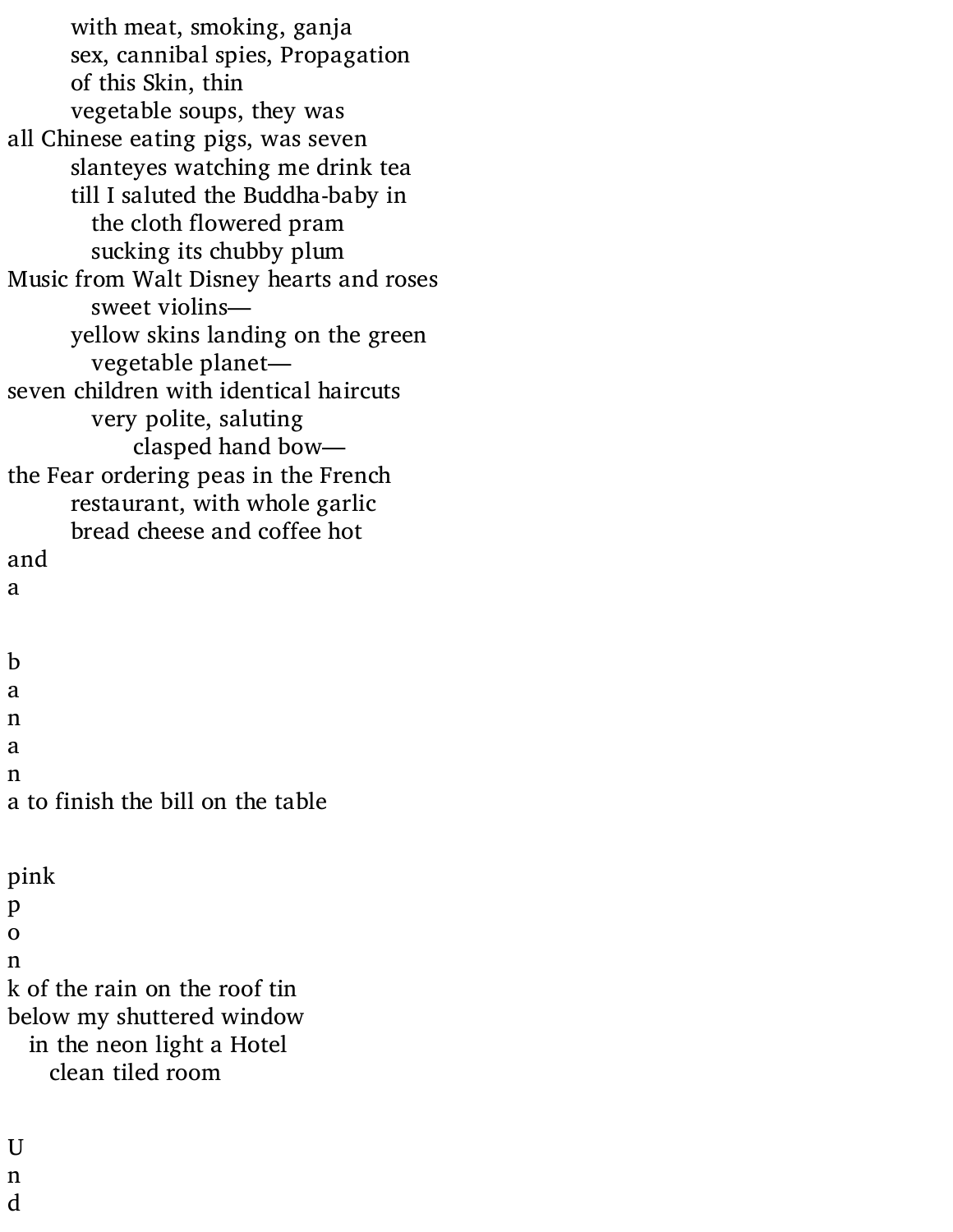e r a fan and canopied mosquito net

All well in this solitude, plenty money for a long ride thru the forest in a rainy afternoon with long hair wet beard glasses clouding—and that nausea—passing out of the Churning of the Ocean

> asuras with teeth fangs and fat eared Devas with military mustaches

hanging on to the great Chain Snake muscle sandstone railing length of the moat-bridge to the South Gate, Avalokitesvara's huge many faces in opposite directions in high space thru which ran new black road at the knees of greater trees, one

needed a haircut, root-hair sprouting on branches—thru the forested Castle grounds to pathways fallen sandstone headless statues Damp black bas-relief Dancing Shiva or angel lady

The huge snake roots, the vaster serpent arms fallen octopus over the roof in a square courtyard—curved roofcombs looked Dragon-back-stone-scaled As frail as stone is, this harder wooden life crushing them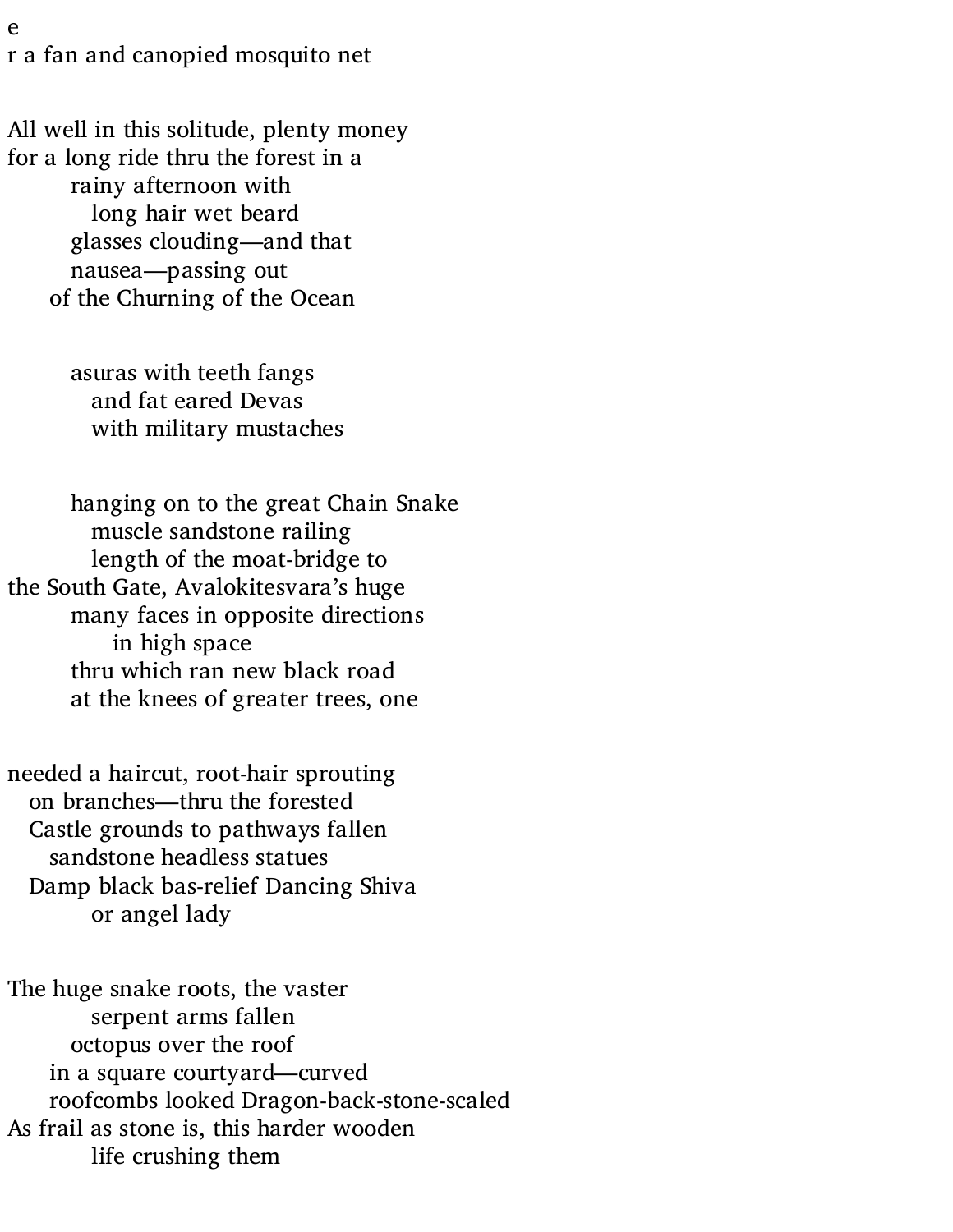with the cricket-glare and parrot squads walking across the roof —last nite full moon in misted heaven and slow girl dance bent elbow and inspring fingers snaking it thru the middle—

I am afraid where I am "I am inert" … "I'm just doing my Professional duty" … "I'm scheming murders" … "I'm chasing a story" I'm not going to eat meat anymore I'm taking refuge in the Buddha Dharma Sangha Hare Krishna Hare Krishna Krishna Krishna Hare Hare Hare Rama Hare Rama Rama Rama Hare Hare

who how satisfying in the ocean night as the exit of laughing gas, or the thrice-real moment of hashish or the "ordering men about, playing god, without drugs"

american husbands in sportshirts with clear, bright eyes and legs spread in the velocipedomotor bripping on holiday from US Army Saigon streets hotels I hitched get polite when you'se a hiker "I going to take *both* sides"

You have no right being a Hitler repeating that Abhaya mudra reassurance Palm out flat, patting the airhide of earth—

Nothing but a false Buddha afraid of my own annihilation, Leroi Moi afraid to fail you yet terror those Men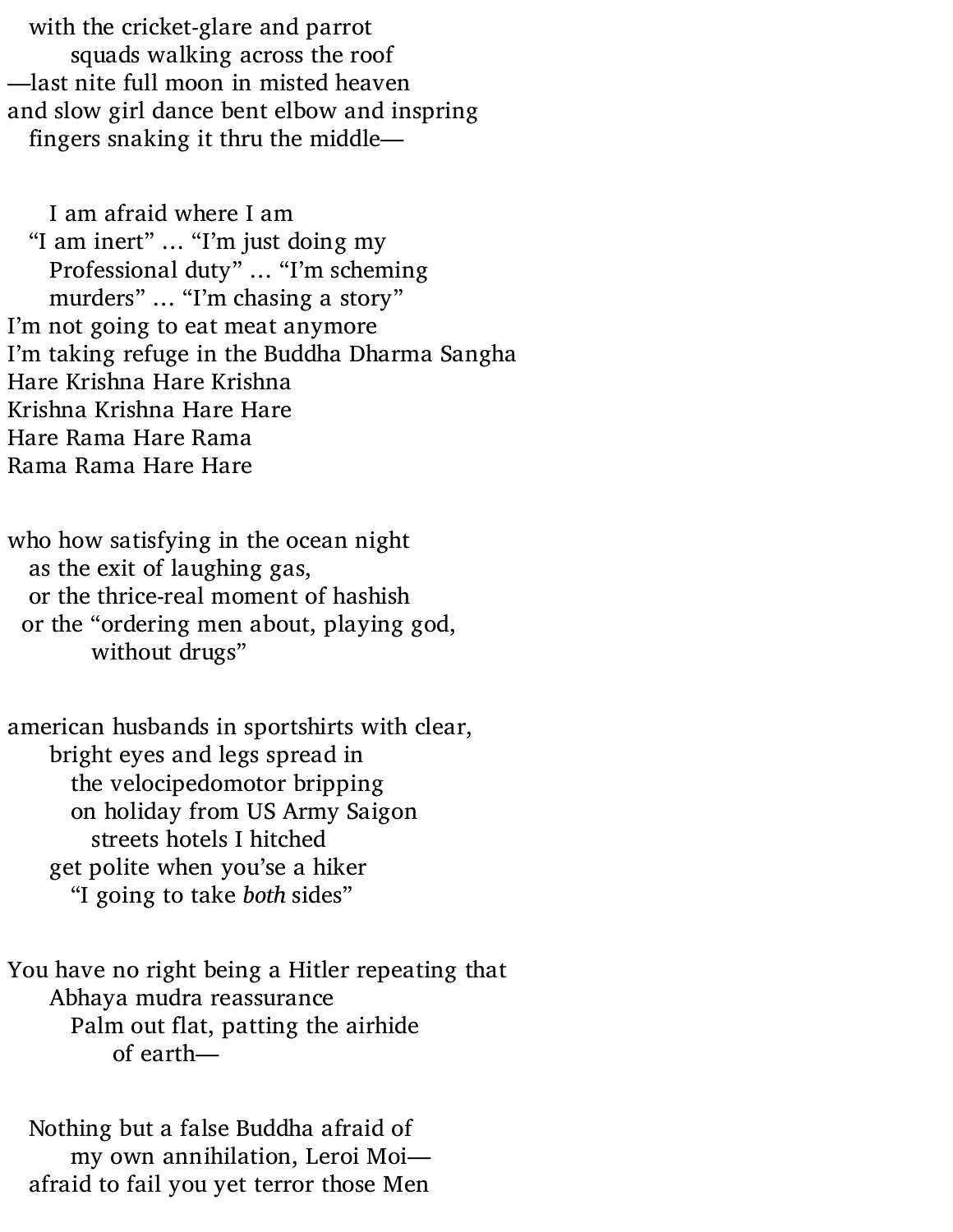their tiger pictures and uniforms dream to see that Kerouac tiger too— Helikopter to— Sh, spies with telescopes for seeing the bullets that shoot—

Leroi I been done you wrong I'm just an old Uncle Tom in disguise all along afraid of physical tanks. and those buzzing headphones in my skull. and many a butterfly committed suicide its wings to the motheaten flame— Agh! I vomited in fear of the forest of ganja meats— Eternal Death silliness—Cowards die many times Not even afraid to be a Coward—Ashamed only by metal voices declaring war on Darkness

I seen plenty corpses but not them living wound-flowers healing split open "mouths" as you see the War Correspondent who wanted to Bash China Even I wound up with his Titoist anxieties

Whatever happened to Jeannie Frigididia Jeanette MacDonald and Nelson Eddy radio 20 years behind Cambodia Sounds like love is so sweet springtime all in my head going down worried about changing 100 Reales of meat Whatever you think happened to Jeannie Frigididia? Whatyathink happen to the Frigididy girl? You think she'll be in the Ille Frigididy news? Is the Frigididy Universe gonna be awakened? Is Leary my laughter?

Plus ça change tonight from 6 P.M. wet handed by meat sex drank tea, drank carrot-potato thin soup bread cheese coffee peas pies coffee pineapple soda walked on the rainy. run out of ink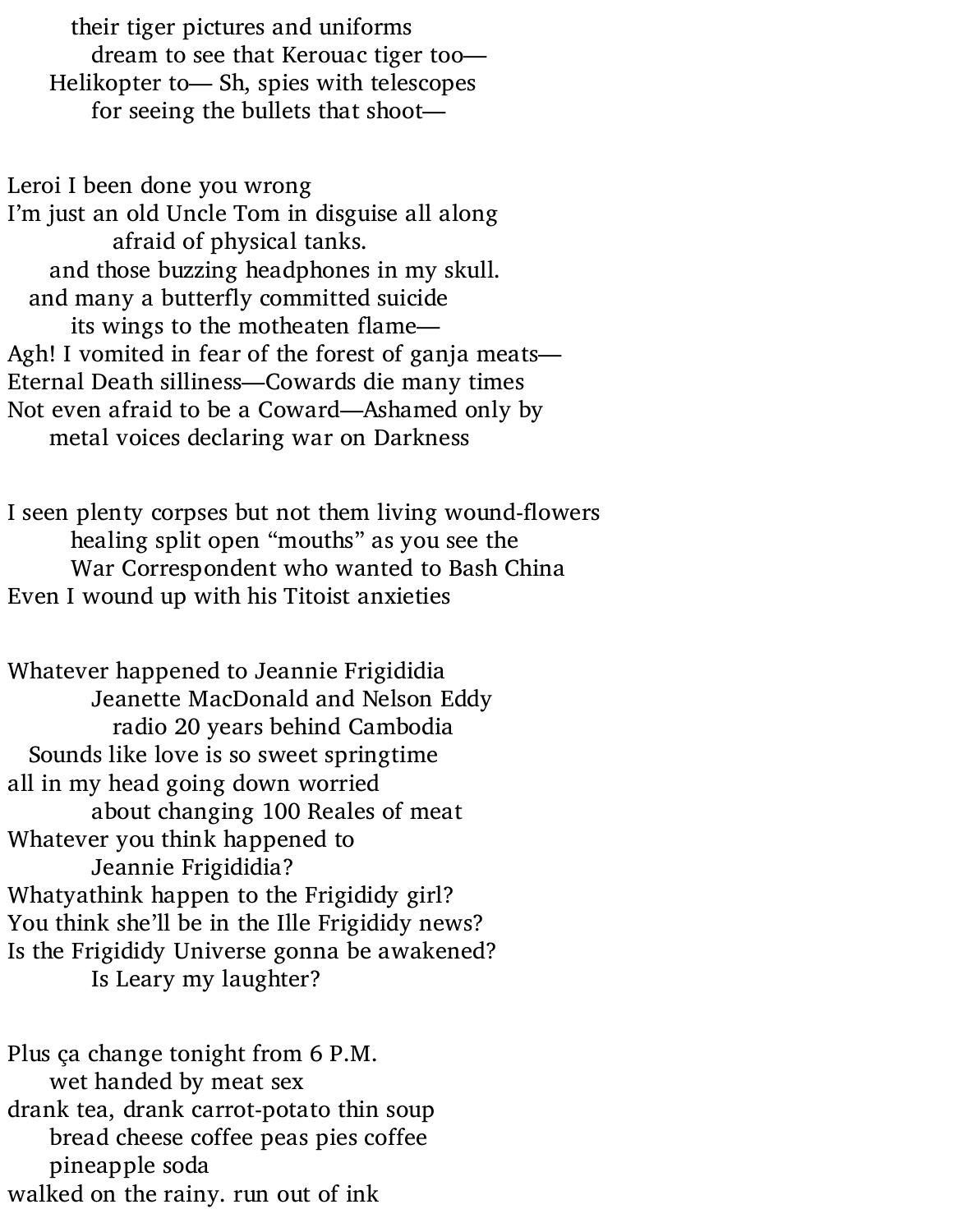market To write a letter to President Norodom Sihanouk to live in the flower-jazz palace at Phnom Penh Kingly neutrality enter China for U.P from Hong Kong write to Eisenhower, politely inquiring get China off the hook war of races not Marxism in

Viet Nam Pres. Diem's Queer picture —a spy in the chinese soup on the restaurant bench—I being also a spy for the Left Consuling

"Geez that's a great job yr doing fellers keep it up"

I wish I could fly o'er the leaves of the jungle and not get killed see the bamboo stakes piercing the foot of the beefy Marine? or the bodies Viet Cong piled on the tank Vietnamese bosses at Ap Bac battle lost whodunit? President's messages back and forth in French and Charming Ike give OK retreat from pregnant belly of S.E. Asia, Antichinese riots Indonesia—out of the papers not seen *Newsweek* a week or the *Times*

Monsoon riding thru the forest gate faces Creepers silence on Ta-Phrom temple halls narrow stone walk under sleeping trees rain on Ta-Keo pyramid—perfect faces smiling ladies' fiery headdresses in Thommanom till passing the soda stand in forest arbor ganja cigarette rolled in Terrasse Supérieur rooftower by Ikon of Buddha touching Earth the burnt out incense sticks in the tipped can I straightened and shoes off bowed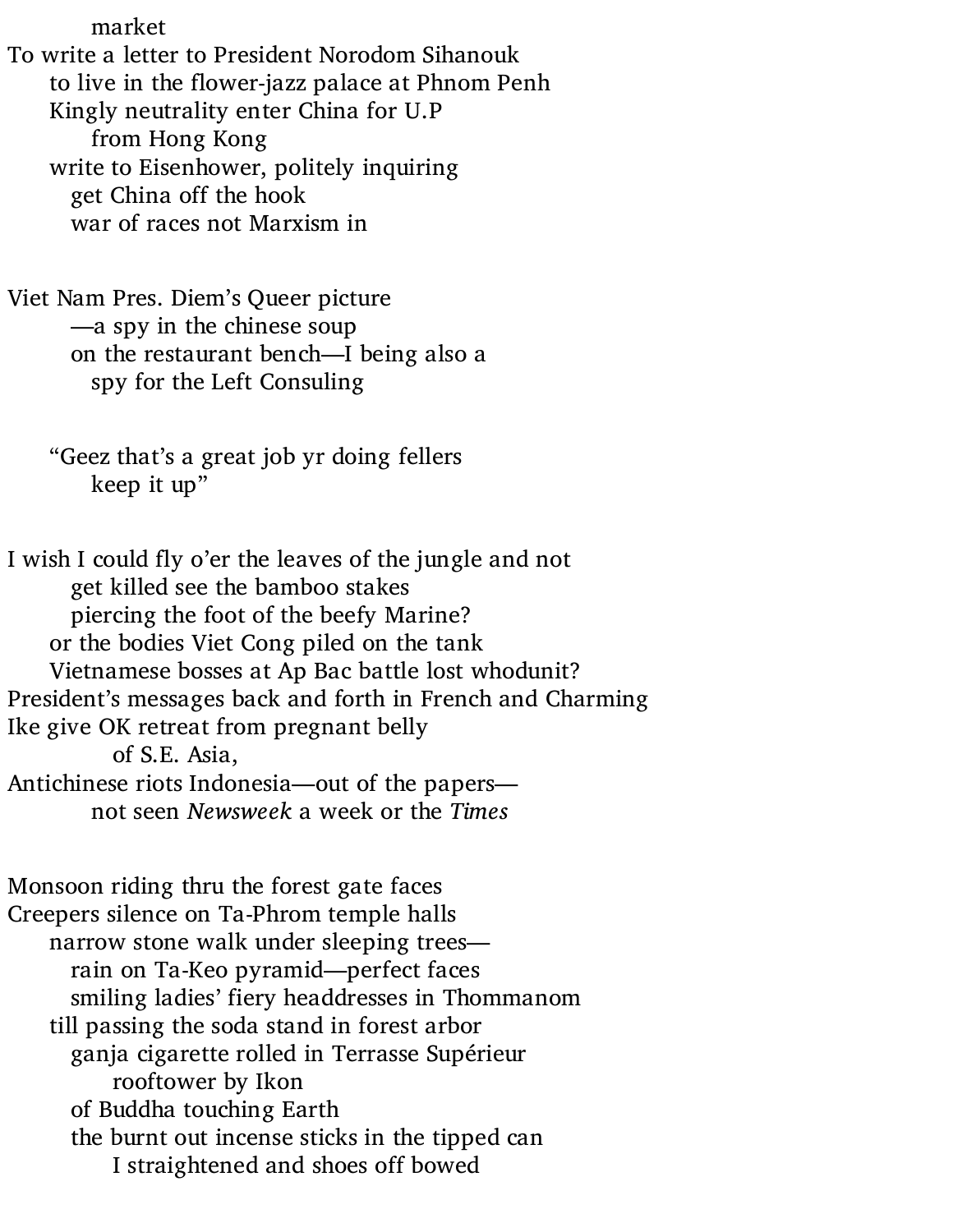As I rode thru the forest Hari Hindoo and Lord of Mercy struggled like Asur-Devas with my mind-snake drifting motorized under the trees—that long road with a dip and slow strange rise into the arch of the four-headed Smile—gate to the old park of Khmer palaces—ancient morphine in a room—Garuda bebeaked and wing-sphinxed—

The many Sphinx-heads with ears on the towers Looking around the country seventeen, cheek on eye, Bewildered in a hurry in the rain to make this City conquered by Chams (upriver burning the wooden city) of Stone to last in forest Even that permanence warped cleaned in the Alice in Wonderland giant garden of Ta-Phrom—followed

by the young guardian with a caterpillar like green frond in his hair —he shrank back a second when I went to

touch his crown

And I'm following them naked to the waist chinese smooth limbed workmen or darker Cambodian cyclist Prisoners cutting the grass by the Grand Hotel's

cool waiting room with bar and USIS handout news-casts only Journals except for the State Paper reprinting the Prince King's questionless speech to Journalists itching with neon—

So many grounds to cover the terrors of the day All got to do with snakes and only one shy tail, I saw disappearing behind a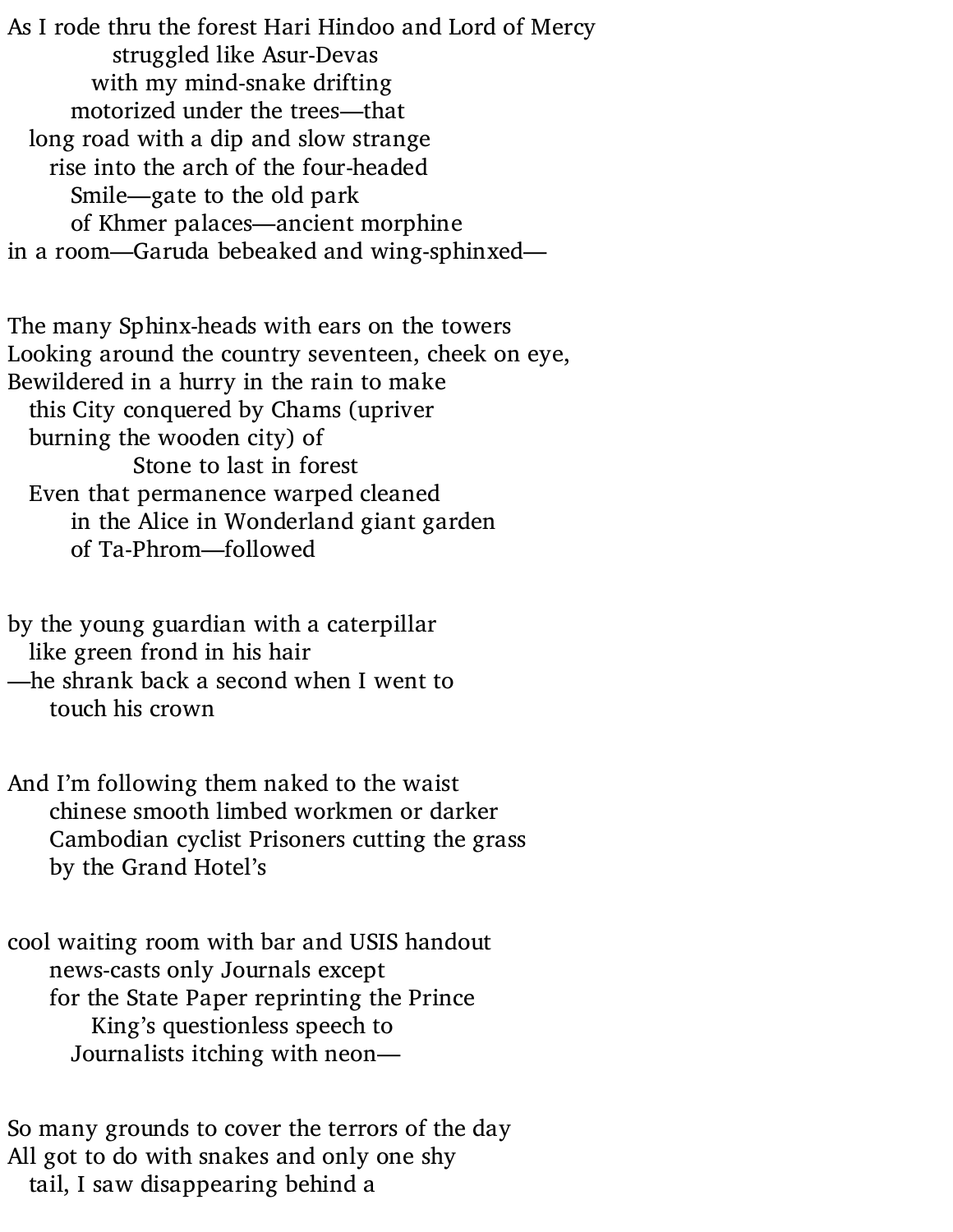rock, slow banded worm—the smiles of Avalokitesvara with his big mouth like Cambodian Pork Chops—the boys and why do I not even faintly desire those black silk girls in the alley of this clean new tourist city?— Ah those Deva faces on the walls of Thommanom! Clean eyebrows and smiles of Lady Yore Ever Naomi in my ear—a sad case of refusing to grow up give birth to die—

I am Coward in every direction—Coughing in the motorcycle trailer seat but the beautiful forest hath its rain to drown my noises—

Home to the Needle, further violation or is this vegetable smoke and vein warmth futile in the light of my friends Pronouncements Maybe Gary'll have the answer! Maybe Jack have the Answer? Will the Army answer me,

or will a clang of bells herald the God Creeley To whom I sent postcards of the cold stonebrows in the green—on the spot

"Blind white mossed gray carved blocks of stone noses smiling thin lips

green mossy fronds of giant trees, the white drift smoke sky

The millions of familiar raindrops dripping in floor rock crevasses on the broken crown of the gray lotus The stone benches on the roof Snake balustrades Buddha's faces on the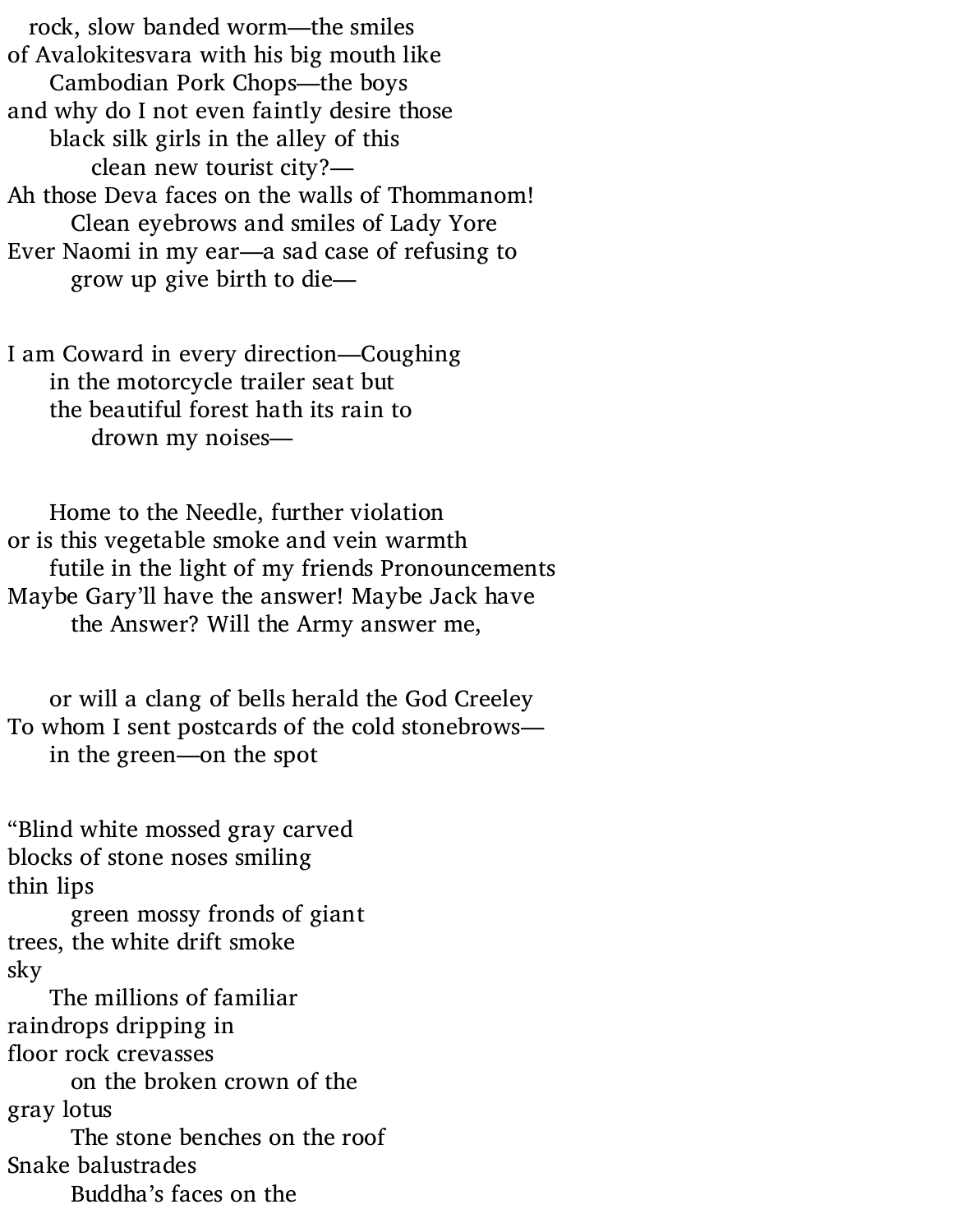many towers, the forest snakes waiting in the tall trunks of wooden trees Oh the beautiful pour of the rain noises waiting below the money cyclopede Motor driver covered with blue plastic Angkor where I dreamed of trembling to write—here again after the hot sun, sleeping and dreaming 2 days ago—back in the wished for rain past rain on my elbows

Buddha save me, what am I doing here again dreamed of this This awful stone monument being in the streams of change or the Clouds in the sky— Kneeled to the statue on Porch Saranam Gochamee Catchme quick forced with incense—have to go down to the velocycle thru the bat-tower again, or out in the rain!"

As might be read for poesy by Olson At least moves from perception to obsession according to waves of Me-ness Still clinging to the Earthen straw My eye

Confused with this blue sky cloud drift "illusion" over the treetops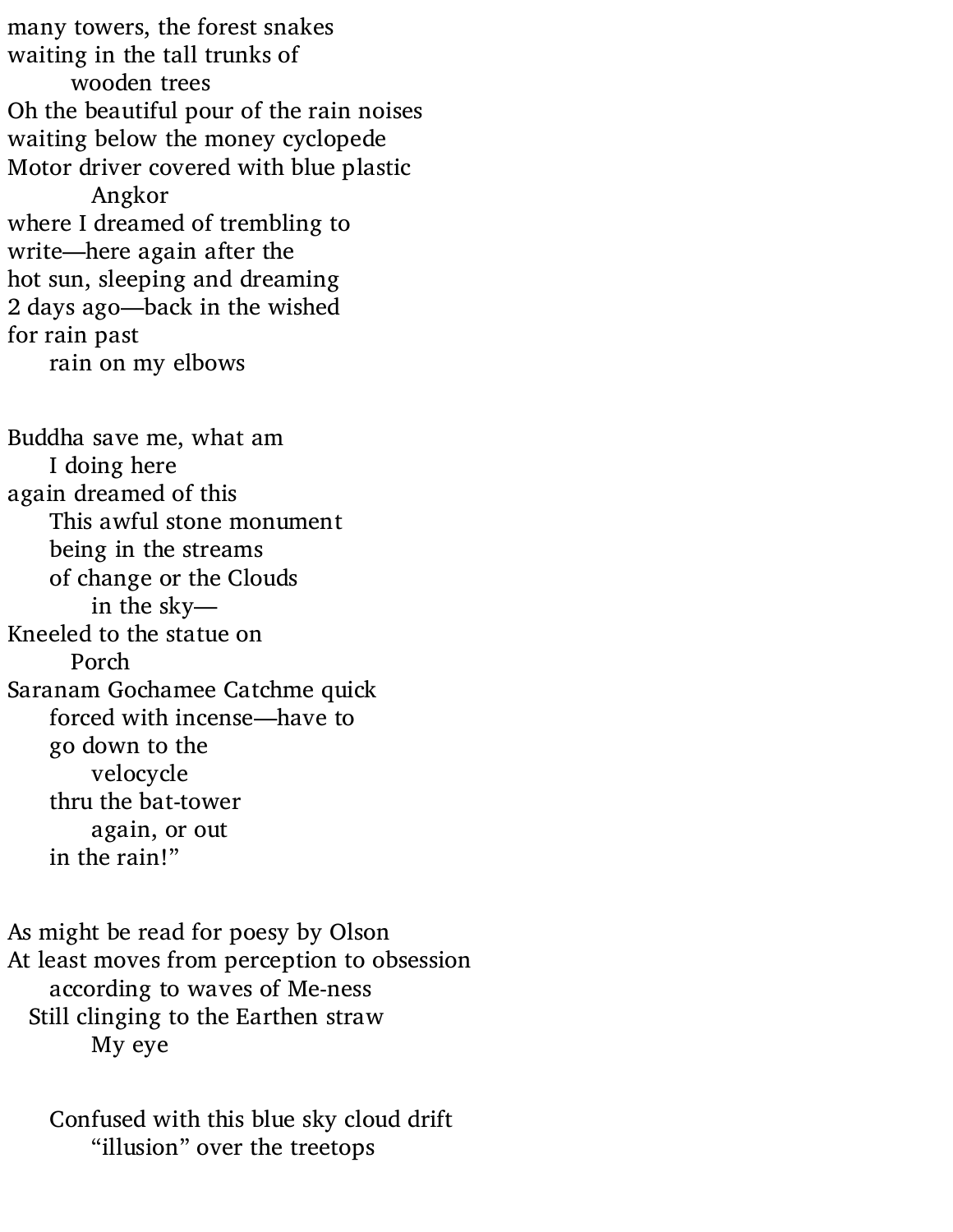dwelling in my mind "frightened aging nagging flesh" To step *out* of—? Who, Me?

Just a lot of words and propaganda I been spreading getting scared of my own bullshit Except when faced with my confusion words meat / death mind-soup eaten last night, greedily fried macaroni with rare beef—all the children scream at my long awkward hair,

On the bed as I ached and strained my sphincter opened hoped to get next time befucked by a Cambodian sweet policeman from the bicycle first day who had Lord Buddha's lips as on the towers—all alike many boys—the Monks of Lolei, smoking and eating beef, touched my toes and my beard pulled by the shaven kid in yellow

Nandi the bull waiting her owner in the Sun The house crumbling and Vishnu's arms broken, heads off the seated statues bat families hanging upside down in the door beams' cracks—Chinese families

overrunning the earth like greeneyed children of Science-fiction—Shall I blow them up, Professor?—and

O Leaf of Buddha! when we get to the green planets will we fight the strange snaky races of— Cancer Overpopulation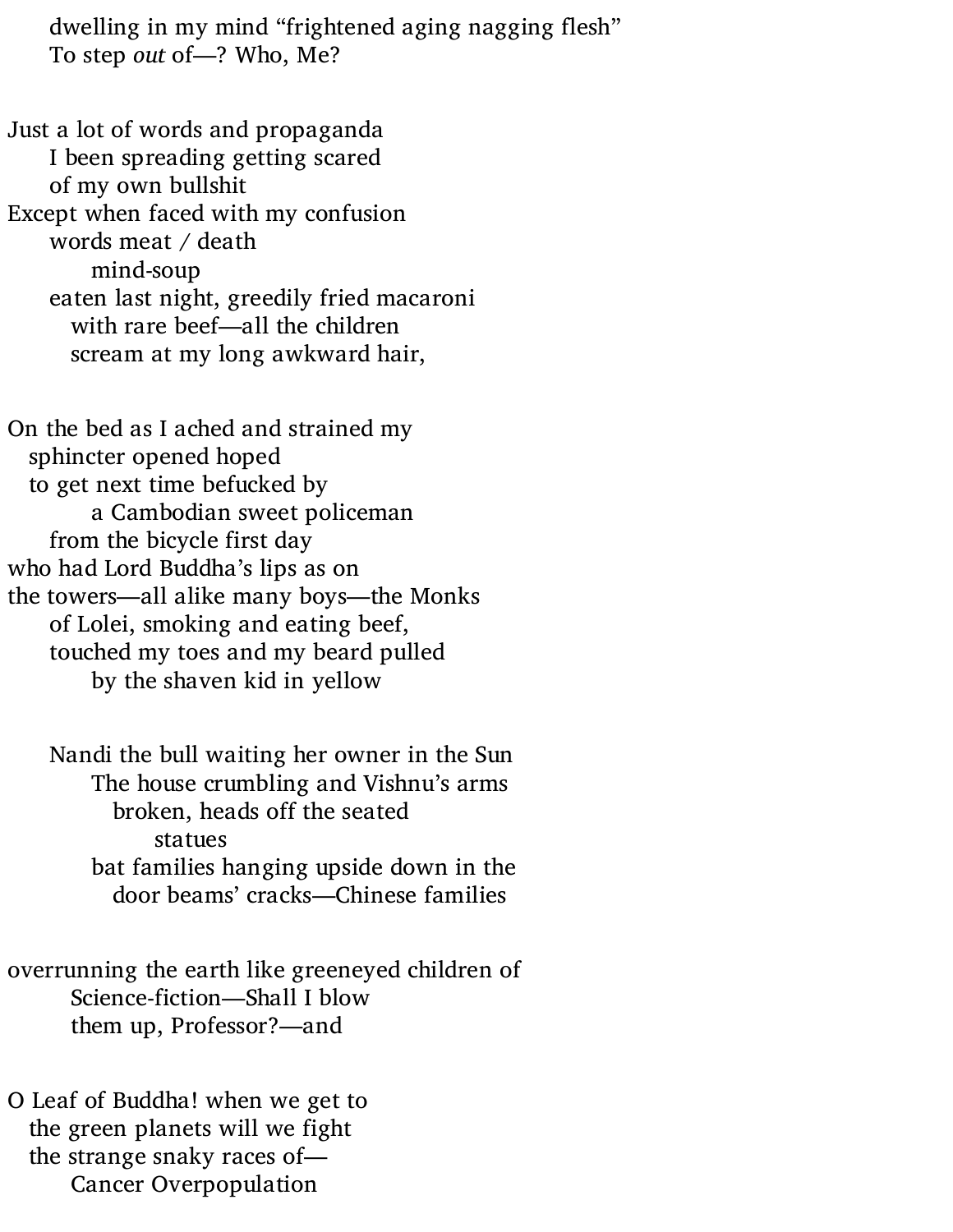It's a pyramid of faces—Sphinx-Avalokitesvara all mixed up, I hope Buddha's been there, *Then* we'll know if his mind appeared in all the directions of Space—

The Pope died a saint to be dissolved in his Christ Philip Lamantia prophesied truly, all but Mao Tze Tung loved Pope John

Except those newspaper Catholics in Saigon He didn't change their plans yet—

A walk, past the Saigon Market, where There's a few brass Buddhas for shop sale in the North Wing

Crost the big traffic circle between the Shell gas signs, where at nite the troop Cops got in buses to go to Hué Where telephones spoke blisters to the gas students gathered in front of City Hall to redress their grievances—

Surabaya Johnnie not seen Bodrabadur Temple in Java next time round this part of the world

All the wire services eating sweet and sour pork and fresh cold lichee white-meat in sugarwater— Discussing the manly truth Gee Fellers— Even the fat whitehaired belly boy from Time and his Kewpiedoll wife Could've been seen in the movies dancing the rainy night at the border Chinese cha-cha, Hysteria That UP kid flown down from Vientiane Laos fugitive Hepatitis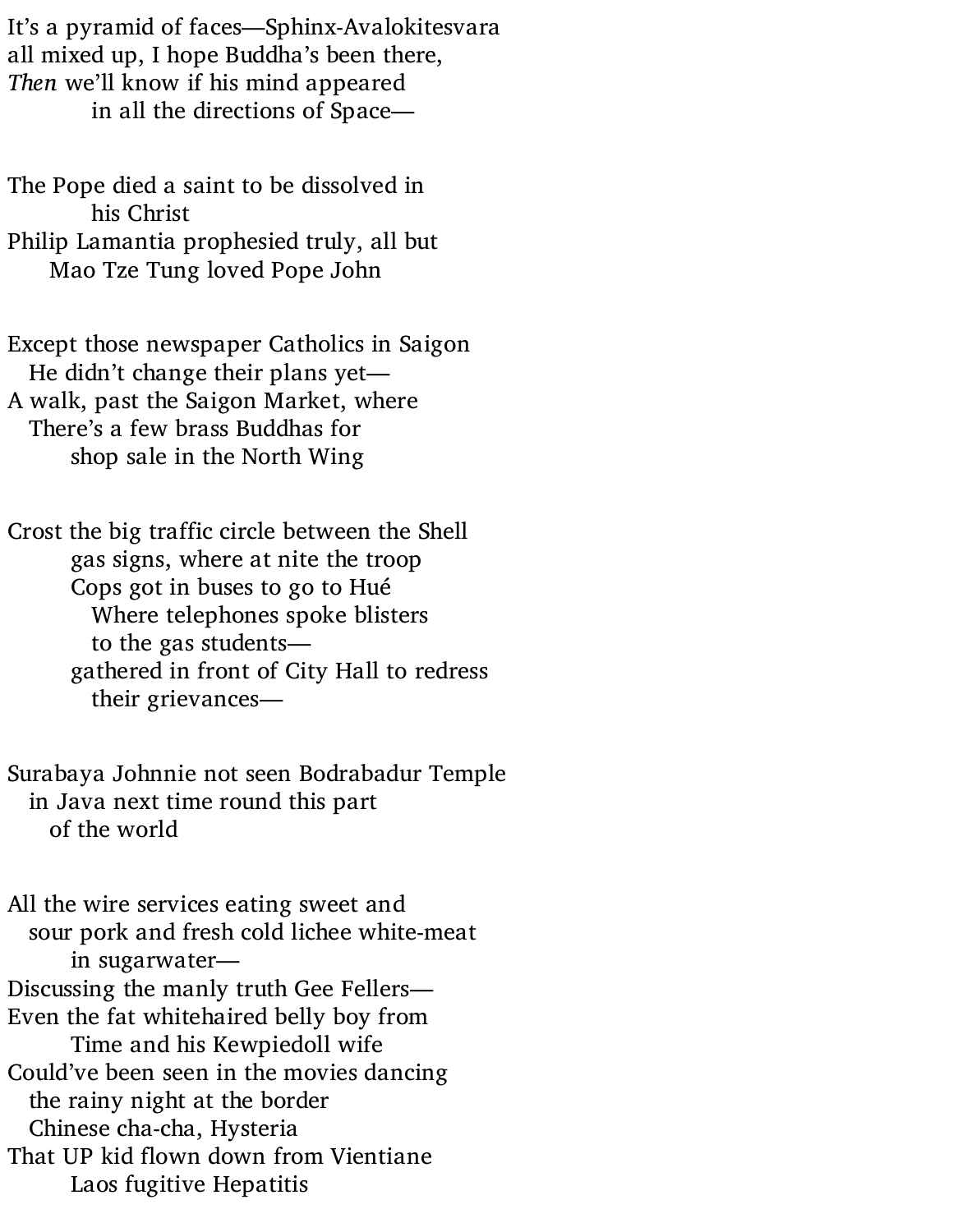Scared of the Yellow Men, or the slow Alcohol red face of the Logistics Analyst—"I got the Eichmann syndrome" said he newsweekly—reporters who never committed suicide like Hemingway had to, faced with the fat newsman with Seven children from Buddenbrooks They were living in Greece while Pound was taking a vow of silence "I knew too much" but it was all a mistake, I fled the Mekong delta, fled the 12,000 Military speaking hot dog guts on the downtown aircooled streets, fled the Catinat Hotel, flushed my shit down the bathroom—

jumped in the cab suddenly, afraid after left Xaloi temple like a Negro disintegrated in New Orleans, afraid to publish that or they bomb my typesetter's woodsy Balcony in Louisiana—

Everywhere it's the fear I got in my own intestines—Kenyatta Prime Minister peacefully with his fly-whisk

and maybe the Mo Mo's underground Mao-Mao—everywhere is my own Rhodesia for Mysterious Choose Up Sides and Die like a "Man"

I never wanted to be a "human" being and this is what I got—a himalayan striped umbrella I don't use in the jungle rain—my eyes Lid-heavy—my mind skips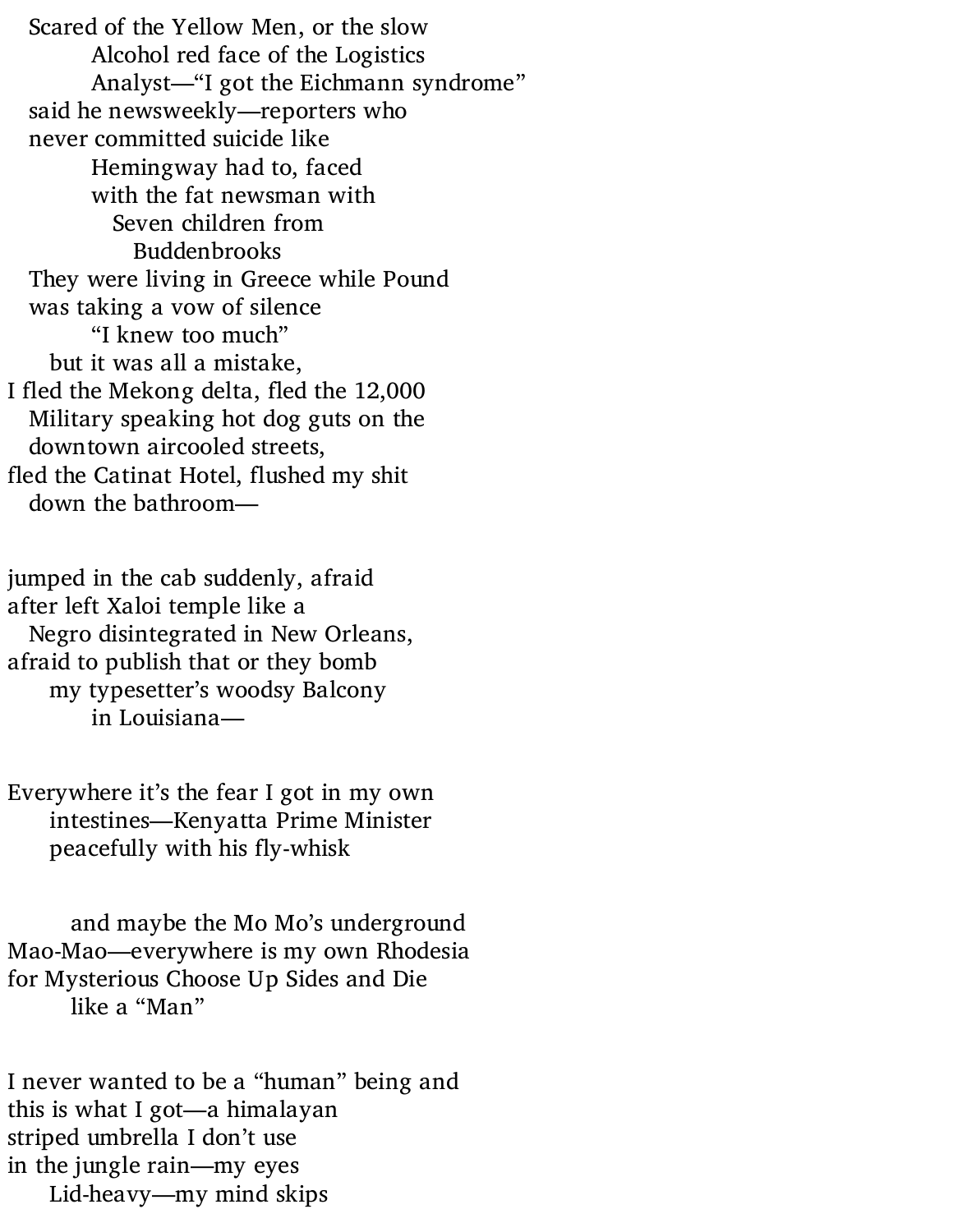back to the overweight knapsack I carry all these years' scribbles bound in Ganges towels—

Down, to drink Iced coffee with sweet evaporated milk Chinese coffee in small glasses, but Manger les Tripes No No—not eat that mouthful of snake-apple

"give up desire for children" give up—this Prophecy— Everything drifted away in the dream even the stone buildings of Low Library, even the great dome of Columbia, even the great cities of Khmer—weak dancers at the portals of Angkor where I saw the praying young head shaved peasant kneel at the foot of the stairs on a purple straw mat, The cries of the boy dancers to the deliberate slow walking drum's triple beat—Faunlike conscious asian steps on the stonewalk—My cries of Sex in bed echoed in their lap-head grass eyes— Motorcyclists crying together entering the inner gates to the huge temple left behind by other Hindu dreamers—Kingdom Come or Kingdom Yore—

> reassurance from Buddha's two arms, palms out stept up to 13th Century Sukothai feminacy step forward—

I've read the 1910 Guidebook about them giant trees strangling the heavy palace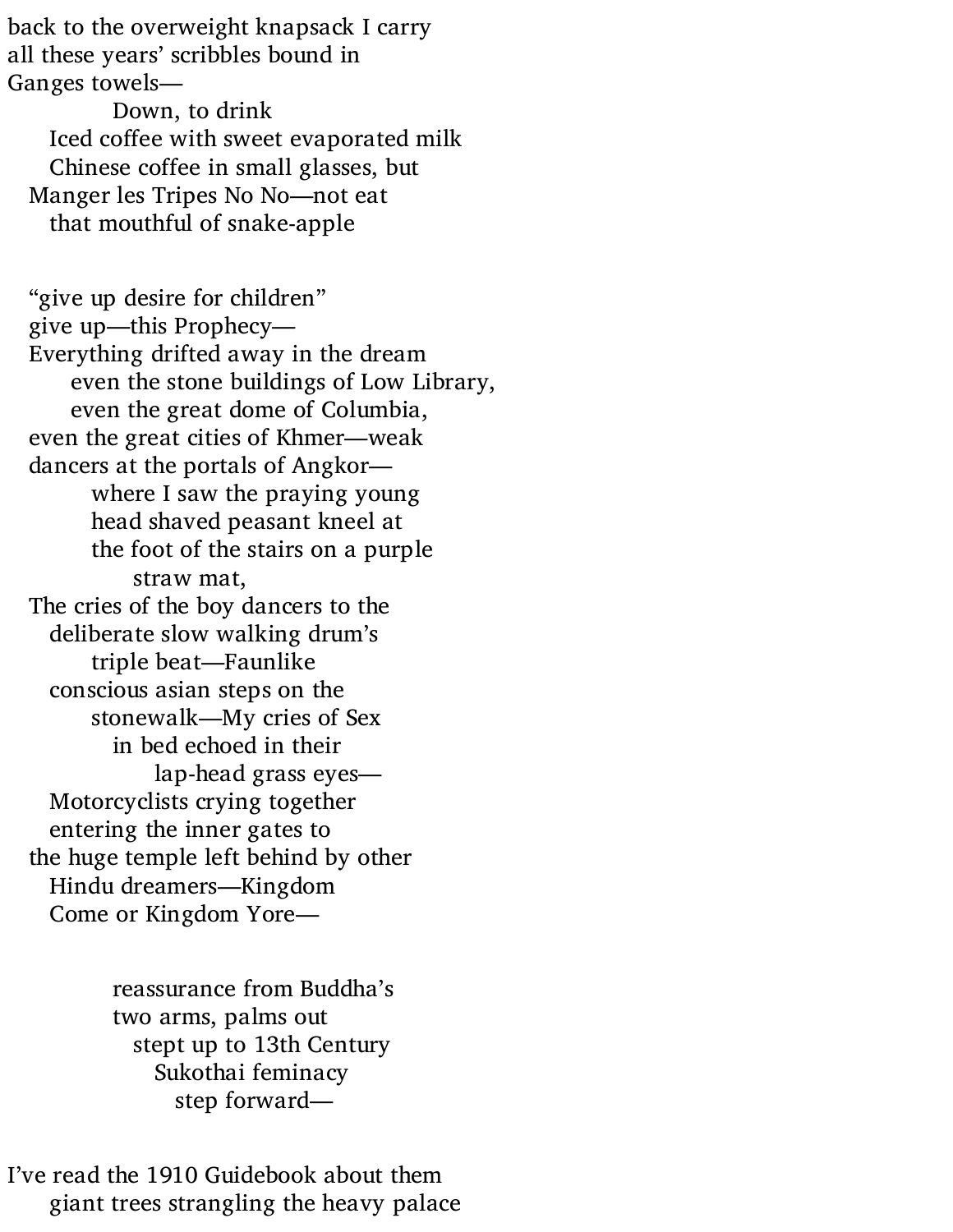one altar full of little black bugs I never saw before, Broken or stray Lingams left over from another Imperial History, Goon squads with Moats, Kingly reservoirs dried up, must've been a big city full of wooden poles right near here, bamboo thatchments Chinese babies screaming at the bearded Han traveler—Palms together Salute I don't care I don't know



*Buddha footprint repetition*

Make that a dozen eggs—split em easy. Make that pig—tied up on the running board between iron spokes, with a sharp wood stick set between his legs to carry him squeaking hoarsely protesting being man-handled to get his throat cut for chinese hordes—yes they eat

So much pork they'll make a butcher shop restaurant of the whole white folks universe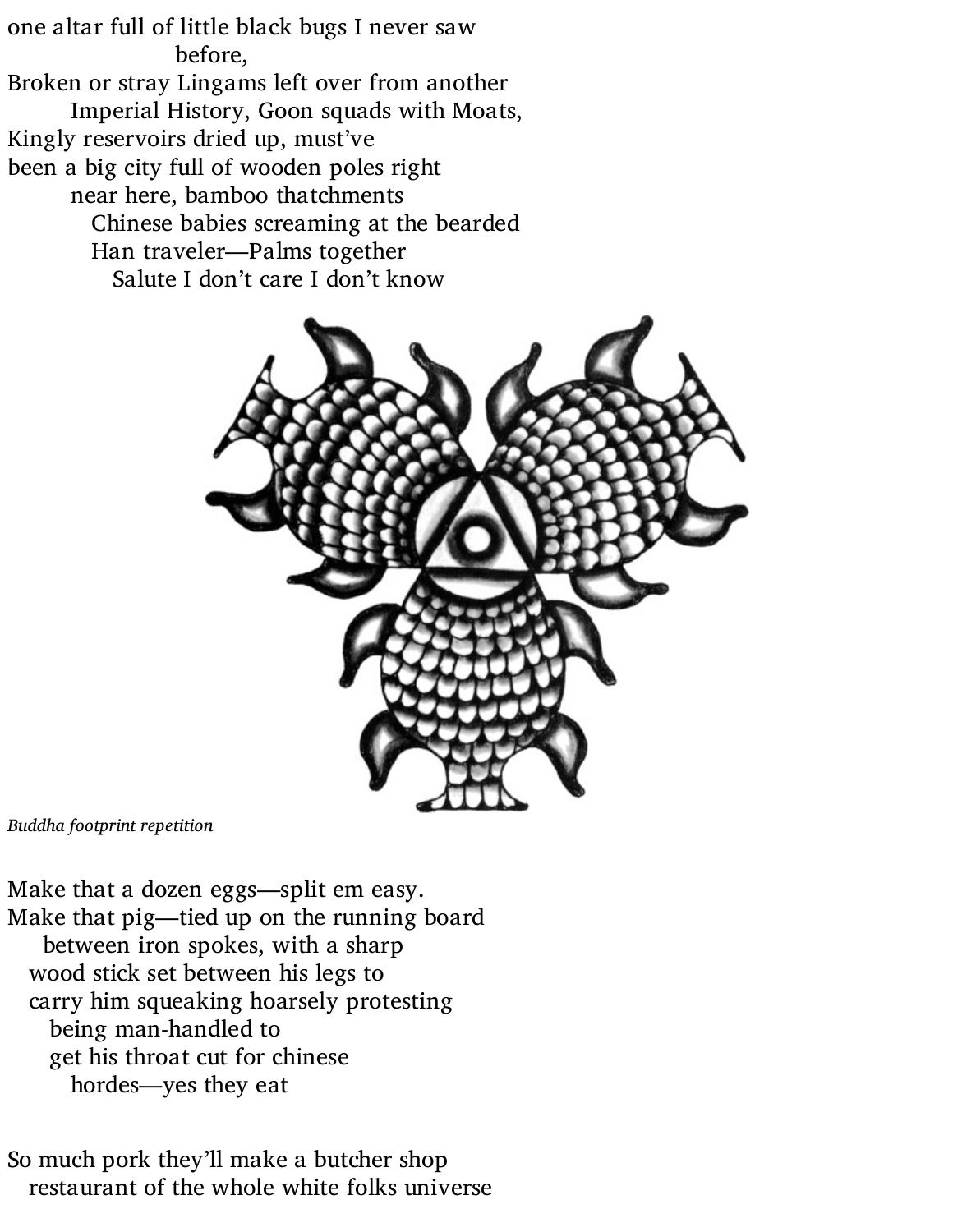which should be owned by Negroes but is really haircut like Jews or Indian Mounties in Northern Canada They been "throwing up radioactive dolphins in their icy bays—"? There was a great ice-floe up north I saw holes in the sea crust, weir cold green brine slurping up, or mist on my fingernail—

I sat in a hammock and waited—a

big hole appeared in the English Channel To let the human beings thru, hordes from Italy into White Anglia England achange—Stonehenge who went back that far to worship the Sun?

Lady Mort's wormy intestines, always passed the basement in the Louvre with that Knight-at-Arms on a stone black table carried by hooded monks big as huge children getting stoned, tired—

It can can't go on forever. I'm in the Jet Set, according to my memory, dissociated in Space from Bangkok to Calcutta 2 hours from Bangkok to Saigon the old elegance of the hitch thumb in Texas past the valley town and the green river—

Coughing in the airplane and my ears hurt a headache on the local slow airboat—over the great water, carrying the 10 tiny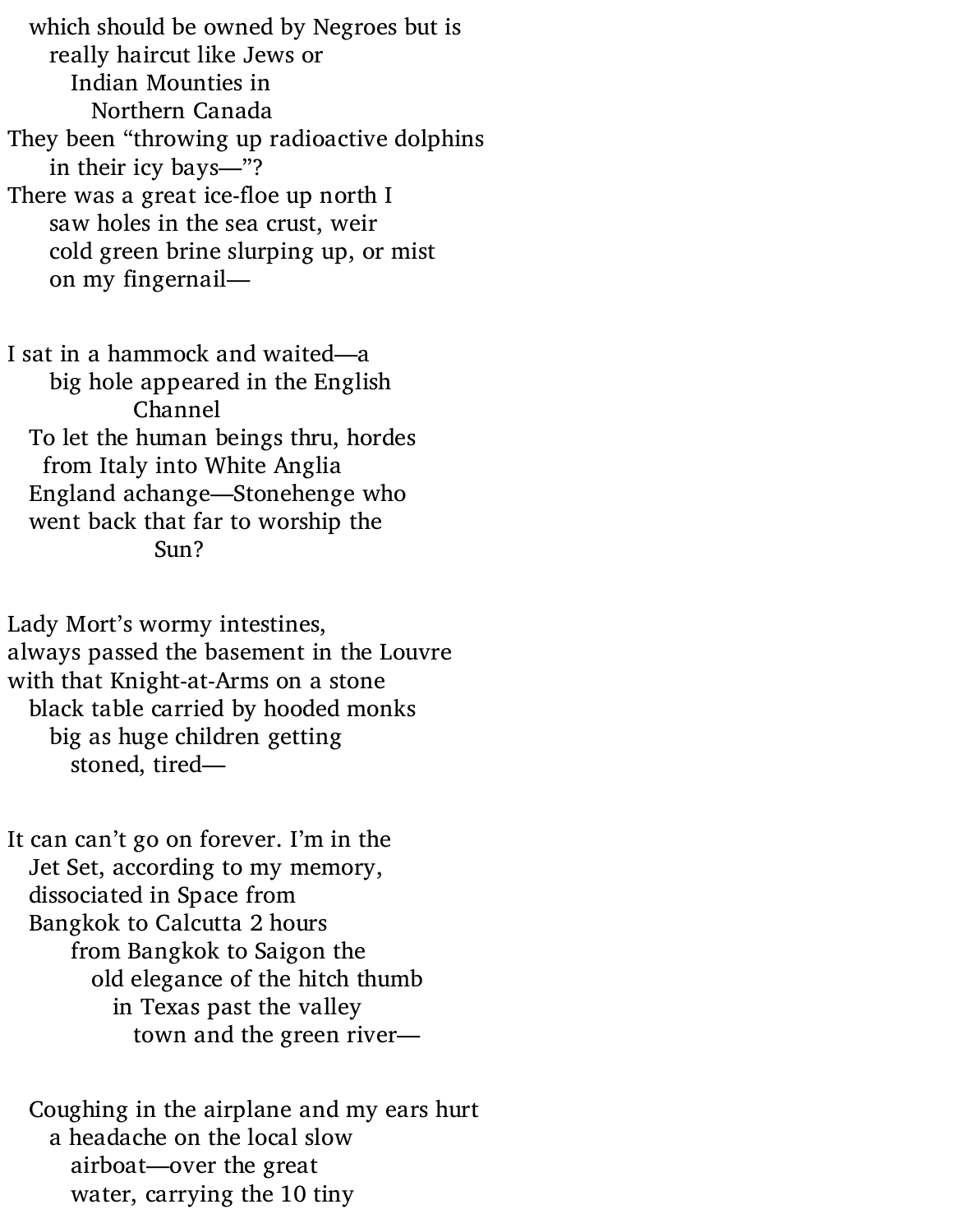Buddhas of the negligent Mahant of Bodh Gaya—

Jumping in and out of space—soon faster than light I'll go back to the Graham Avenue past, and stare out the window happily at Paul Rpassing down the 1942 Broadway the gothic church, the alleys and Synagogues of Mea Shearim,

Jerusalem's hated Walls— I couldn't get over to the Holy Side and weep where I was supposed to by History Laws got confused stamped in my passport, lost in the refugee Station at Calcutta. It winds in and out of space and time the physical traveler— Returning home at last, years later as prophesied, "Is this the way that I'm supposed to feel?"

with my nightmare underwear downtown in the gray haunted midnight street foggy Vancouver was winter then now Summer I'll see Thru the clear air the great Northern Mountains and aspire that lonely visible Space-peak before entering the

Moils of New Frisco San York Orleans Castro Bomb Shade Protest Shelter Better write a letter warning against the Aswan Nile not seen Peking's Jewelry feet not Come true Surely I'll live to take tea in a back yard

in Kyoto and be calm!